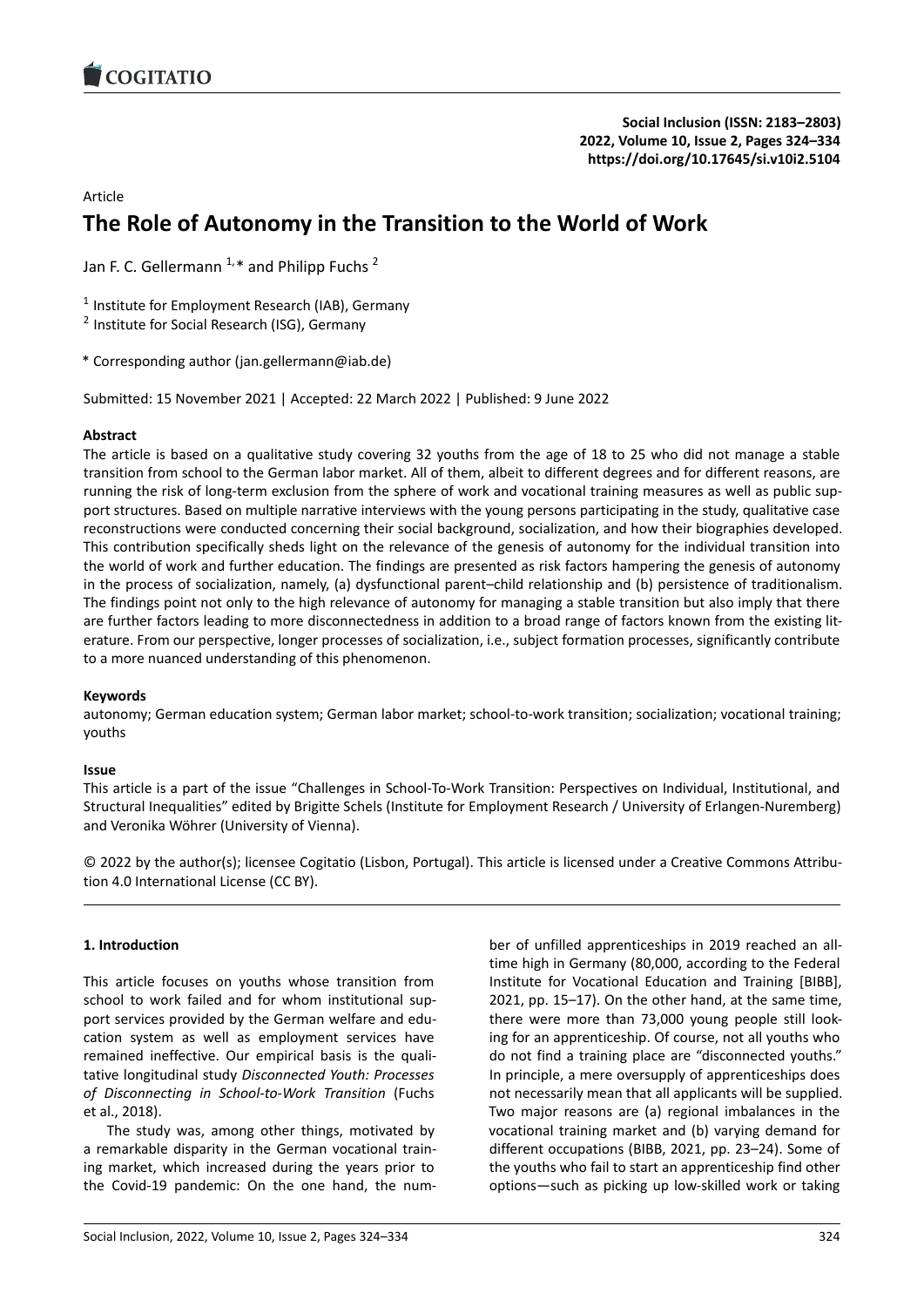up studies—but some of them are at least temporarily [not in employment,](https://www.cogitatiopress.com) education, or training, a status also referred to as NEET. However, among this group, there is also a significant share who have dropped out of all insti‐ tutional contexts, such as school or vocational training or other support structures (Caroleo et al., 2020). According to initial estimates, a group of about 21,000 youths in Germany is severely cut off from all institutional support (Mögling et al., 2015, p. 45). These young people can also be considered "disconnected youths." Our findings on processes of disconnecting complement the previous findings for Germany and aim to identify causes for par‐ ticularly severe cases of disconnectedness using a qual‐ itative approach applying sequential analysis and case reconstructions. Focusing on the reconstruction of indi‐ vidual processes of socialization, we find two main fac‐ tors driving processes of disconnecting: (a) dysfunctional parent–child relationship and (b) persistence of tradition‐ alism. Both of these considerably hamper the develop‐ ment of habitual autonomy, which in turn affects the abil‐ ity to cope with the vocational education system and the working world.

Following this introduction, this article first presents the theoretical framework containing both a review of rel‐ evant literature on disconnected youth as well as the the‐ oretical core of our article, namely the concepts of "habi‐ tus" and "life practice," and the relevance of "autonomy in the world of work." Details on the empirical basis of this article and the applied methodology of qualitative analy‐ sis are the subject of Section 3. Section 4 presents the main empirical findings of two factors driving processes of disconnection. Section 5 contains our conclusions.

### **2. Theoretical Framework**

One of the most prominent approaches in research on youth unemployment is the NEET concept. Empirical research based on the NEET concept can be traced back to the Social Exclusion Unit in the UK in 1999 (Social Exclusion Unit, 1999), which first introduced this con‐ cept. Since then, researchers have picked up on this idea and investigated potential factors contributing to the status of becoming NEET (Furlong, 2006; Yates & Payne, 2006). Interestingly, the terms "NEET" and "discon‐ nected youth" are often used synonymously (Kevelson et al., 2020), thus blurring the distinction between a potentially temporary status of unemployment and a more wide‐ranging process of disconnecting. The NEET definition has, in addition, been repeatedly criticized for being conceptually vague since it covers a variety of groups—ranging from young people with multiple disad‐ vantages to those with good educational attainment fail‐ ing to find a stable job (Cavalca, 2016; Scarpetta et al., 2010) or even not being interested in a stable transition.

There is a particularly rich literature based on quan‐ titative studies identifying factors driving the NEET sta‐ tus at different levels. On a structural level, characteris‐ tics of the labor market and the welfare state, the voca‐ tional and employment system, and economic factors like the national GDP growth and the size of a youth cohort potentially impact the transition of youths into employment and training (Flisi et al., 2015). But family background plays a significant role as well, including fac‐ tors such as parental educational attainment, parental unemployment, parents' income (Carcillo et al., 2015), or being a child of divorced parents (Eurofound, 2012). On an individual level, factors such as being disabled or of poor health as well as special educational needs are often found to increase the risk of becoming NEET. The same is true of ethnic minority groups or persons with immigrant backgrounds (Ross & Svajlenka, 2016) and care leavers (Akister et al., 2010). Finally, educational attainments and experiences of young people often prove to be relevant risk factors. Examples are lower edu‐ cation (Duckworth & Schoon, 2012), lower self‐efficacy, and becoming a parent at an early age, especially among women (Millett & Kevelson, 2018).

Most of the existing research is based on a very broad understanding of failing transitions, thus covering a vari‐ ety of constellations and motives among youths who fall under the category of NEET. In contrast to this, we explic‐ itly focus on young persons who did not manage the transition from school to the world of work and received basic income support for long‐term unemployed instead of starting vocational training. Furthermore, institutional support in these cases has so far proven ineffective. Although we acknowledge that typical risk factors identi‐ fied in the above‐cited literature also play a role in these cases, we are also convinced that an in‐depth look from a biographical perspective with a focus on the process of socialization and subject formation can contribute to a more nuanced understanding of this sub‐group of youths most‐at‐risk of becoming severely disconnected.

Our assumption is that especially more severe dis‐ connectedness essentially stems from a discrepancy between the habitual autonomy and the autonomy requirements of a modern work and education society. In other words: Disconnectedness can arise if the degree of habitually formed autonomy falls short of societal expectations as well as the need for individual autonomy required to cope with the various tasks of the edu‐ cational and occupational system. This is not meant to imply that disconnected youths are themselves to blame for their situation or their lack of autonomy. Autonomy is part of the individual habitus and arises from a complex socialization process. As we can see from the above‐cited literature, the social and economic situation and milieu of their families of origin, educational practices of the parents, the support structure of the welfare state, the educational system, and the question of equal opportu‐ nity play considerable roles as well.

In modern societies, autonomy is increasingly becom‐ ing the norm in the working world. A good example is the free choice of occupation: Sons no longer automatically and unquestioningly follow their fathers' occupa‐ tions, as in earlier times, with no other career options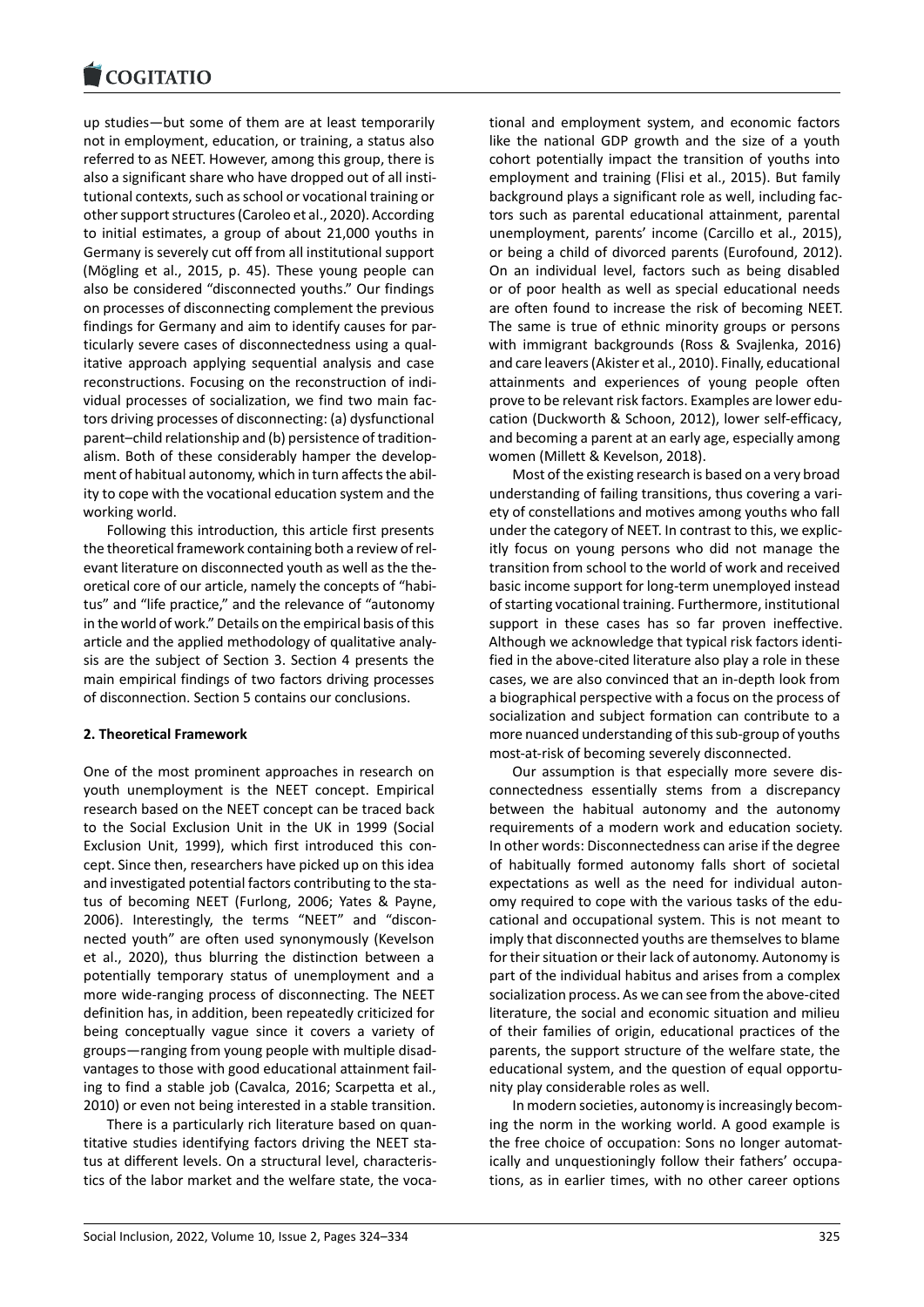#### **LOGITATIO**

being available. Daughters, too, do not simply become [housewives after ma](https://www.cogitatiopress.com)rriage, just because their mothers did. Today, they have to make a well‐founded decision and they need a substantiated reason (Oevermann, 2009, p. 40). The free choice of occupation puts the responsi‐ bility on individuals to choose how to secure their liveli‐ hoods. This is why the principle of equal opportunity is so important in modern societies. Free choice of occupa‐ tion and the accompanying personal responsibility can only be legitimized if, in principle, all occupations are open to all aspirants. Free choice of occupation is related to a free labor market: The introduction of free enter‐ prise and a competitive market in Western Europe in the 19th century meant that production processes or ser‐ vices were no longer regulated, as traditional crafts or trades continued to be for a long time (Fischer et al., 1980; Kindleberger, 1974; Knowles, 1932/2006). At the same time, equal opportunity is not completely realized, as we can see from findings on ongoing structural dis‐ crimination in the access to apprenticeships and work (Keita & Valette, 2020).

A similar increased demand for autonomy can be observed in the tertiarization of the economy, i.e., the relative increase in service occupations. Even suppos‐ edly simple service occupations today require employ‐ ees to make independent decisions. This increases both the overall opportunities for autonomy and the need for autonomy. Vocational training also nowadays requires more technical, analytical, and social skills, as well as learning and problem‐solving skills (Funcke et al., 2010, pp. 22–23).

Organizational hierarchies are also flattening (Acemoglu et al., 2007; Rajan & Wulf, 2006). Even lower‐ level jobs today involve more personal responsibility and menial work requires more autonomy (Berger & Offe, 1984). This flattening of hierarchies is made pos‐ sible by technological progress, which automates largely standardized work processes through digitalization and automation (Gerten et al., 2019). As a consequence, work‐ ing individuals are required to act more autonomously. They must also act more flexibly at lower hierarchy levels and make more independent decisions than in the past, as there are more uncertainties to manage and tasks are becoming more complex (Wischmann & Hartmann, 2018, p. 26). Another theoretical premise of our article is that the institutions of the vocational education system and labor market in modern societies offer less recourse to traditions and routines. Therefore, individuals must shape and decide areas of their lives independently (Beck, 1992). Individual autonomy is central to coping with this creative pressure, which means both a gain in freedom but also an enormous burden (Giddens, 1991).

# *2.1. Habitus and Life Practice*

Our perspective on the phenomenon of disconnected youth is, on the one hand, based on the concept of habi‐ tus by Bourdieu (1984) and, on the other, on the con‐ cept of *Lebenspraxis* (here translated as "life practice") by Oevermann (2004, 2009). From Bourdieu's concept of habitus, we adopted the premise that patterns of percep‐ tion, thought, and action are formed and consolidated as individuals engage with society. An individual neither reacts completely pre‐determined nor completely free to a given situation but faces a range of choices in all life situations. Based on Oevermann's model of life practice, we assume that individuals always have more choices available to them than they are able to realize. They are thus forced to choose among the options available with‐ out knowing beforehand which is the right one and with‐ out knowing any clear reasons yet. The available options in turn are structured both by societal and—in the case of employment—economic restrictions and potential dis‐ crimination, but also by the perception of the individual forced to make a choice (Oevermann, 2004). Autonomy, which is based on habitus, is the prerequisite for constructively confronting new stages of life and thus for overcoming the crisis of moving out of the familiar into an unknown future with the confidence of proving oneself. It is the ability of individuals to act in unknown situations and also to anticipate and bear responsibility for the con‐ sequences of their actions. The individual must therefore first recognize what is new in a situation, i.e., feel a need to make a decision, identify the options available, and choose among them in the first place (Oevermann, 2004). New and unknown situations can occur at very different levels—in personal relationships, such as when choosing a partner, or in the world of work, when deciding what to study, choosing a career, or changing jobs, but also in existential life crises, such as illness.

After identifying a situation as new and unfamil‐ iar, individuals must then realize that the previous routines and habits are no longer viable and new actions are required. This ultimately means taking previously untested actions in unknown situations and thereby also enduring the uncertainty that these actions will only prove to be right or wrong in retrospect. Opening up new choices, mastering the unknown, appropriating and "habitualizing" new practices—all this requires auton‐ omy. It also requires the ability to endure the uncer‐ tainty of whether these actions in unknown situations are socially appropriate or promising, and also to cope with them productively. "Productively" here means nei‐ ther fleeing from the unknown, i.e., avoiding a new situation, nor denying the uncertainty or clinging to habitual behaviors, even if previous patterns prove dysfunctional. This ability to cope with crises autonomously is formed gradually during socialization (Oevermann, 2004).

Three aspects are important for the determination of autonomy as an integral part of life practice. The first aspect is *freedom and independence*, which means the possibility and ability to cope with challenges indepen‐ dently according to one's own ideas, not according to the expectations and constraints of others (Oevermann, 2009). This presupposes the ability to form personal pref‐ erences and needs. The second aspect is *responsibility*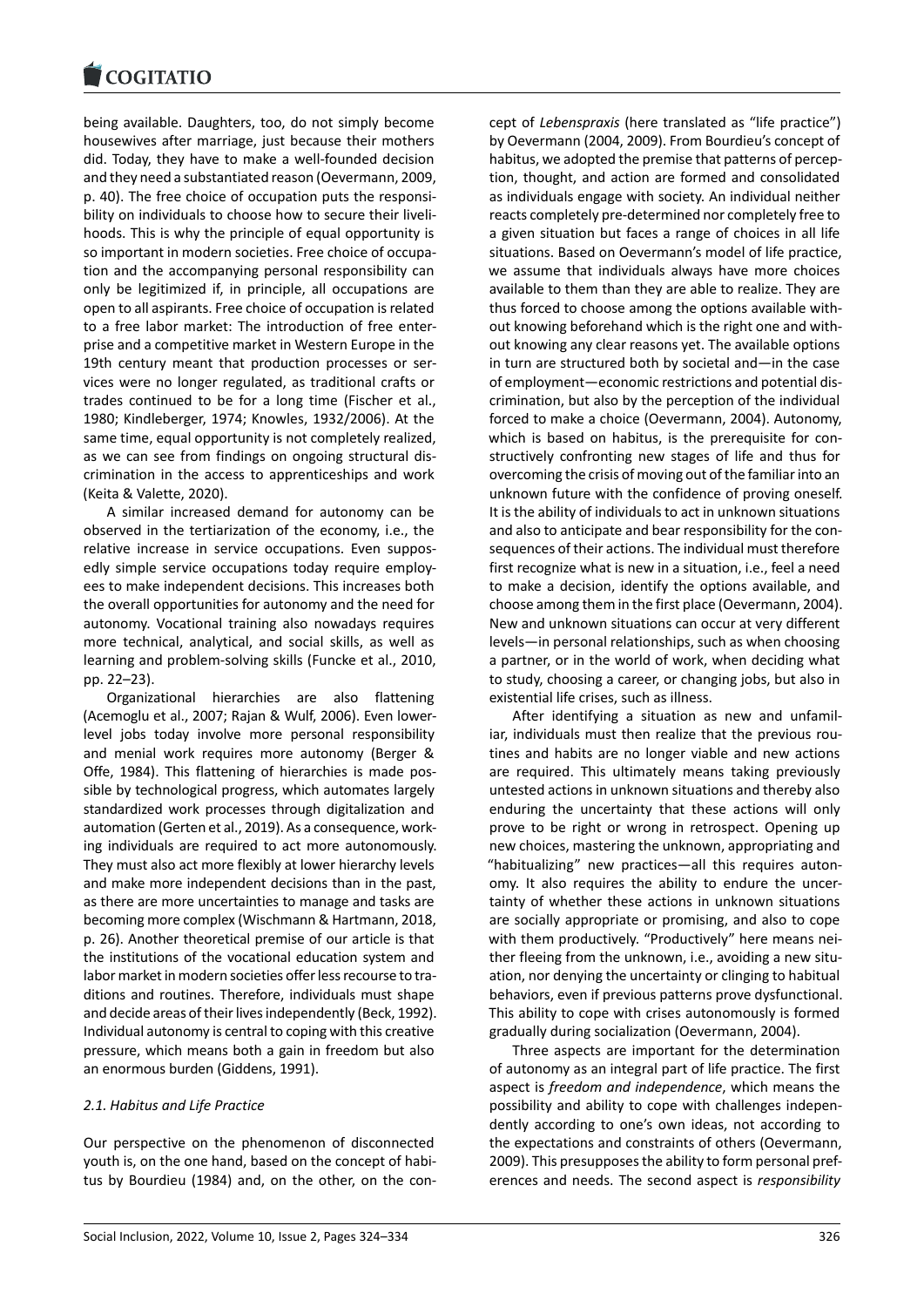*in the shape of foresight and self‐control* (Elias, 1978). [This is the ability to](https://www.cogitatiopress.com) shape one's life in a way that does not affect or restrict the freedom of others. In other words, the ability to act responsibly means imposing con‐ straints or limitations on oneself as a prerequisite for autonomy. Thirdly, since humans are necessarily always members of a community on which they depend (both the family and a political community), they are expected to commit to maintaining and securing the future of the communities that sustain them. Autonomy consists of individuals deciding how to commit to the community, neither leaving the decisions about their lives to oth‐ ers nor avoiding active decisions altogether (Oevermann, 2009). This means the individuals carry both the *burden* of societal expectations while also having the *freedom of self‐determination*.

# **3. Empirical Basis and Methodology**

The empirical basis of our article is a qualitative study applying line‐by‐line analysis to biographical narrative interviews with 32 cases, of which 16 contrastive cases were included in a qualitative panel (Fuchs et al., 2018). By forming a longitudinal panel out of the initial sam‐ ple, we followed the "logic of discovery" in qualitative social research, which means that researchers cannot make a valid decision on which cases to include in a study without having previously analyzed a reasonable amount of the data collected (Rosenthal, 2018, p. 76). Apart from sociodemographic characteristics, the crite‐ ria for the selection of cases for the panel were based on theoretical considerations: Following the principle of a "maximum contrastive comparison," we created a panel of study participants who on the surface display a max‐ imum contrast with regard to the phenomenon of dis‐ connectedness (Rosenthal, 2018, p. 86). The panel was formed, choosing the 16 most relevant and contrasting cases out of the initial 32 cases, when no further vari‐ ants could be identified. All of the chosen cases were not in education employment or training (NEET) and had also previously failed to manage the transition to the world of work, i.e., usually at least for the last two years but also up to five years. In addition, the study partici‐ pants were declared as "almost hopeless cases" by pro‐ fessionals of educational institutions and local employ‐ ment agencies. To identify these cases and gain access to them, we conducted 43 focused interviews with profes‐ sionals from the above‐mentioned institutions, who also provided contact to potential study participants in some cases. We are aware that the description "almost hope‐ less cases" is a difficult classification, but we decided to follow this approach during our fieldwork to strengthen our focus on the sub‐group most at risk of becoming per‐ manently excluded. To counter this potential bias, two measures were taken. On the one hand, the interviews were conducted based on a broad and open biographical narrative stimulus. This allowed our interview partners to tell their individual story without framing it as a story of a failed transition from the very beginning. On the other hand, the analyses of the interview material, ini‐ tially, did not take into account the failed transition, since it represents a form of previous knowledge regarding the interview's context. This is in line with the methodological attitude of "artificial naivety," which is applied in the beginning of an analysis to block out any specific previ‐ ous knowledge of the case at hand and to ensure an ana‐ lysis that avoids the simple rephrasing of already existing perspectives (Oevermann, 1993a, p. 142). The result‐ ing panel was very heterogeneous. It contained women and men, youths with and without a migration back‐ ground, and different levels of education and social milieus (see Table 1). The study was conducted at two sites in Germany, both (former) working-class cities in the west of the country with a labor market displaying particular challenges, such as a comparatively high share of (a) long‐term unemployment, (b) low‐skilled workers in employment, and (c) youths participating in publicly subsidized training schemes because they could not find a training position. The locations were determined by the German Federal Employment Agency, which funded the study.

The methodology applied for the line‐by‐line ana‐ lysis of the interviews was based on case reconstruc‐ tions (Oevermann, 1993b), a method from the interpre‐ tative paradigm of qualitative social research, sequence analysis in particular (Maiwald, 2005; Rosenthal, 2018). For this approach, each interview is transcribed verbatim and divided in small units (sequences). Each unit is then extensively and subsequently interpreted and hypotheses are formed regarding the underlying struc‐ ture of the case. The rationale of this approach aims at not only reflecting the perspective of the interviewee but also analyzing what the presented happening or action means according to objective standards and common meanings (Rosenthal, 2018, p. 63). This implies that the actors' interpretation of a situation may differ from the researchers' interpretation. To derive reasons for pro‐ cesses of disconnecting, our study aimed to identify how the study participants deal with new situations, uncer‐ tainties, and status passages (Glaser & Strauss, 1971). Therefore, we reconstructed the patterns of individual choices in the life course and the individual substantia‐ tions for these choices (Fuchs et al., 2018). In this arti‐ cle, the main focus of our analyses was on the genesis of habitual autonomy and its subsequent role in mastering the transition from school to work. The two follow‐up interviews with the cases of the longitudinal panel addressed the individual biographical progress and were conducted between 2015 and 2017, each after one year. This longitudinal approach allowed us, on the one hand, to trace the life course of the participants over a certain span of time. On the other hand, it opened up the possibility to test hypotheses based on the analysis of the previous interview. Thus, a thorough methodology of empirically deriving and testing hypotheses was applied over the course of the study.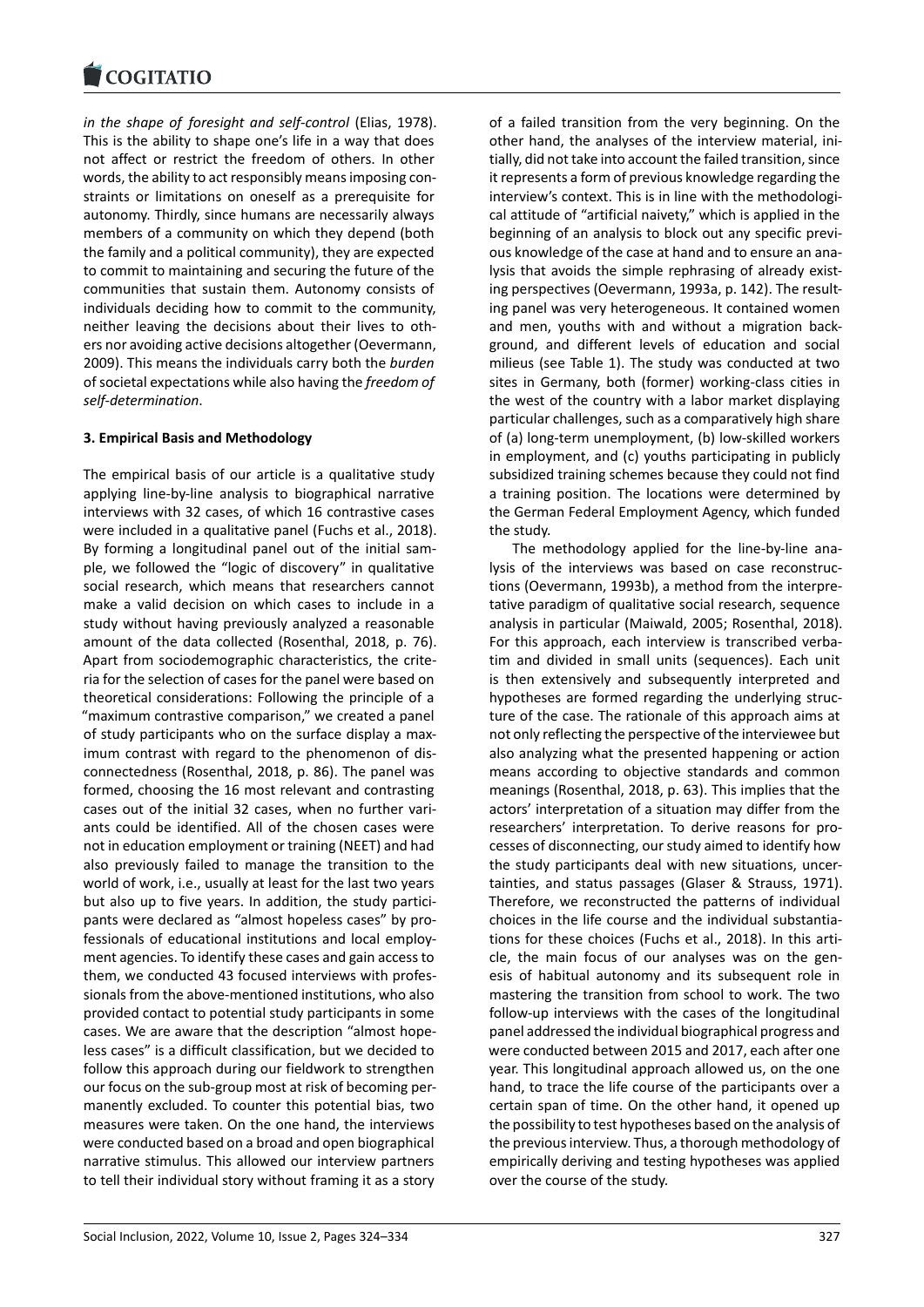#### COQUATIO

### **Table 1.** Sample of longitudinal panel.

| Name          | Gender | Age | School-leaving qualification                | Vocational qualification  | Migrant-background |
|---------------|--------|-----|---------------------------------------------|---------------------------|--------------------|
| Andrea        | Female | 22  | Lower secondary                             | No, multiple discontinued | No                 |
| Jenni         | Female | 23  | Lower secondary                             | Discontinued              | <b>No</b>          |
| Jessica       | Female | 19  | Lower secondary, not completed              | No                        | <b>No</b>          |
| Johnny        | Male   | 19  | Lower secondary, not completed              | <b>No</b>                 | <b>No</b>          |
| Lukas         | Male   | 17  | Lower secondary                             | No                        | Yes                |
| Friedrich     | Male   | 24  | Upper secondary                             | <b>No</b>                 | <b>No</b>          |
| Ralf          | Male   | 23  | Lower secondary, not completed              | No                        | No                 |
| <b>Markus</b> | Male   | 20  | Lower secondary                             | Discontinued              | No                 |
| Veronika      | Female | 21  | Lower secondary, not completed              | No                        | Yes                |
| Anton         | Male   | 21  | Lower secondary<br>(subsequently completed) | Subsidized, discontinued  | Yes                |
| Marina        | Female | 17  | Lower secondary<br>(subsequently completed) | No                        | Yes                |
| Umut          | Male   | 16  | Lower secondary, not completed              | No                        | Yes                |
| Cem           | Male   | 20  | Lower secondary                             | <b>No</b>                 | Yes                |
| Sascha        | Male   | 24  | Lower secondary                             | No                        | No                 |
| Naima         | Female | 18  | Lower secondary                             | <b>No</b>                 | Yes                |
|               |        |     | (subsequently completed)                    |                           |                    |
| Anna          | Female | 18  | Lower secondary                             | Discontinued              | Yes                |

Notes: "Discontinued" refers to the fact that the youth was able to find a training position but this training was terminated prematurely either by the youth himself or herself or by the employer; "subsidized" refers to training positions provided by the Federal Employment Agency, a form of external training, offered to disadvantaged youths with little or no immediate involvement of employers.

# **4. Results: Autonomy Deficit and Disconnectedness—Two Factors**

Regarding the three interviews with each of the 16 cases chosen for the longitudinal panel, we performed exten‐ sive case reconstructions of the study participants. On this basis we want to present two factors that inhibit the development of autonomy and consequently lead to disconnectedness: (a) dysfunctional parent–child rela‐ tionship and (b) persistence of traditionalism. In order to illustrate the cases and findings, we also present selected interview sequences.

# *4.1. Factor One: Dysfunctional Parent–Child Relationship*

In cases associated with dysfunctional parent–child rela‐ tionships, individuals do not develop sufficient auton‐ omy at the habitual level because the necessary pro‐ cesses of detachment from the parents were lacking or insufficient. We found two possible variants. Firstly, some individuals are forced early on to assume a degree of personal responsibility that adolescents are not yet able to cope with, because of their habitus. During their family socialization, these youths lack a stable bond with their parents, in which no basic trust could be developed (Erikson, 1963); the family situation is characterized by neglect and sometimes violence, as can be seen in the following quote:

It all started with my mother, she was never at home. She was at parties at night, I was alone in the street….There were times I only survived because I stole. (Sascha, first interview)

This situation results in a forced independence, to a cer‐ tain extent, as a survival strategy in very problematic family circumstances. As a consequence, youths who are expected to be too independent at a very early age usually distrust other authority figures at school and in vocational training, or at least avoid trusting rela‐ tionships because they experienced little stable protec‐ tion and care from their parents as central reference and authority figures. In our first follow‐up interview, Sascha proceeds:

I'm taking no crap from nobody!...At [name of the vocational training company] you have a probation‐ ary period for the first six months and I know I won't pass it.

As a rule, this makes it difficult for them to establish relationships with professionals such as social workers or vocational counselors. Cases displaying this factor include youths with street careers who were thrown out by their parents, but also those who formally had a home but experienced such massive violence or neglect there that they outright fled from their parents and were thus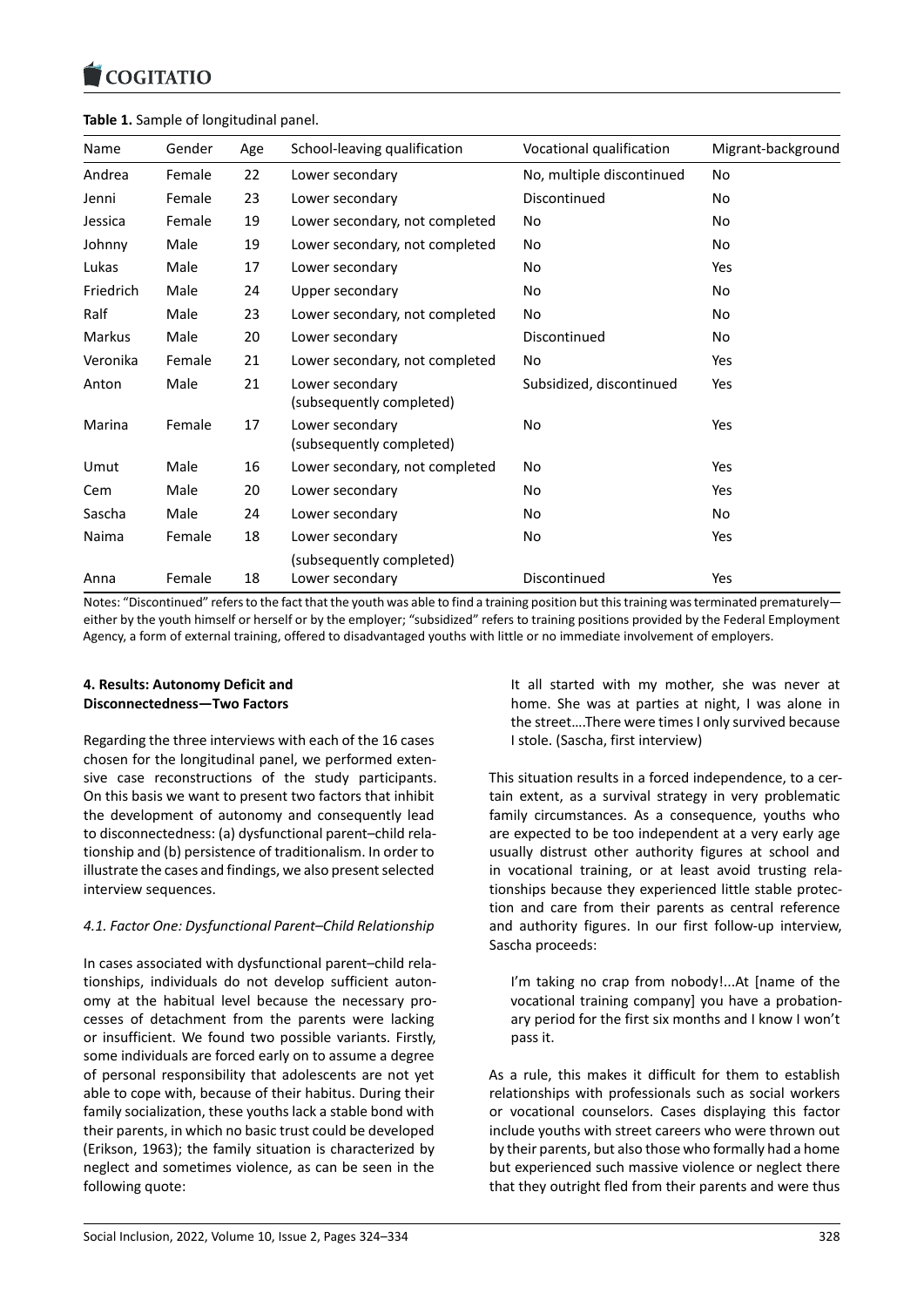#### **LOGITATIO**

forced to fend for themselves. In our cases, this went [hand in hand with o](https://www.cogitatiopress.com)ccasional informal work, but some‐ times also with crime.

A particular variation of this factor can be found among those youths with failed careers in child and youth welfare services. In this case, public child and youth welfare services were involved early on, but often changing foster families and interrupted foster care meant that the youths experienced no stable bond with regular caregivers and personal authorities.

As a result, these youths distrusted and were down‐ right hostile to any authority, often leading to provoca‐ tions, conflict, and social deviance, such as delinquency. The following quote illustrates that an interviewee who had been with various foster families and spent time in foster care was no longer able to accept basic instruc‐ tions from his foster parents. He lacked confidence that anyone was well‐intended toward him at all:

And at some point, I just went crazy. Because at some point I had had enough. I won't let them do this to me. I'm not a dork, so to speak. Yes, because I won't be pushed around, I'm not a puppet. I won't take orders from anyone. What kind of life would that be? I had to go home at five o'clock. At 13 years. Yes, okay, that's alright, but somehow I didn't see it. (Johnny, first Interview)

Although some of the cases associated with this factor habitually showed great motivation, they could not enter into trusting relationships with teachers and instructors, a prerequisite for training relationships. Equally prob‐ lematic was their willingness to adjust to a group and think ahead, that is, to pursue an issue permanently out of long‐term self‐interest (Elias, 1978). Especially in conflicts, these adolescents were quickly inclined to withdraw from the situation or reacted with aggression. It seems plausible that this tendency, too, is rooted in a fundamental mistrust and deep insecurity in social rela‐ tionships. Every conflict was immediately interpreted as a personal attack and a questioning of the entire relation‐ ship. They lacked the certainty of being accepted uncon‐ ditionally. This does not mean that these young people are not self‐reliant. Some interviewees developed amaz‐ ing survival strategies. However, they can only apply this self-reliance individually, not in a team, school, or workplace community. Anomic or desolate family circum‐ stances significantly hamper the development of auton‐ omy in these cases.

A systematic variation of this factor is characterized by a too close and one‐sided attachment to one par‐ ent as the primary caregiver. In our cases, this is always the mother but, in principle, it could just as well be the father. The adolescents are insufficiently detached from the mother or not at all; an equivalent relationship to the father or another person with parental functions did not exist in our cases. The consequence of an excessive fixation on one parent in early childhood was found

to be that dealing with and confronting other authori‐ ties is unfamiliar and problematic for these adolescents, if only because they feel threatened by the world out‐ side their dyadic relationship, albeit to varying degrees. In these cases, the primary caregiver did not tolerate his or her offspring's steps toward adolescent independence and a psychosocial moratorium, which in turn led to a lack of stable identity with the offspring (Erikson, 1963). Interviewees who were mainly characterized by this fac‐ tor found it very difficult to cooperate or productively engage with others. Yet, our sample again shows a vari‐ ety of reasons for this strong fixation on the mother that extends into adolescence. In some cases, these children, after the divorce of their parents, were made substitute partners by their mother, which impaired their detach‐ ment and independence, such as communing with peers (Boszormenyi‐Nagy & Spark, 1973; Foelsch et al., 2014). A poignant example is the case of a young woman whose parents divorced during her childhood. The mother for‐ bade the daughter any contact with the father in the following years. At the same time, the bond between mother and daughter was strong, as they were united in caring for one of the mother's younger children, who had a disability. Shortly before she graduated from school, the young woman finally wanted to contact her father. The mother felt betrayed by her daughter, frequently punished her, and finally forced her to move out. In the end, the mother broke off all contact, which caused the young woman to suffer massively:

I just didn't think it was all right what my mother did, making my life hell like that. Just because she doesn't get along with my father. And that she had to drag me into this, although I actually don't have any grievances against my father….For example, I didn't think it was okay when I came back from staying with my father [and] my mother said: "You are grounded for four weeks." (Jenni, first interview)

The permanent double‐bind behavior of the mother out of great personal bond and sudden rejection ultimately led to severe insecurity in external relation‐ ships, as the young woman no longer trusted in fundamental relationships. Her personal insecurity reached a point that after leaving school she felt unable to enter the working world, which was unfamiliar to her. Instead, this led to a period of disconnectedness lasting several years, during which she lived with friends, received basic wel‐ fare benefits, and had no fixed residence. In this case, the limited autonomy resulting from the problematic bond between mother and daughter is expressed on several levels: both in the mother's overall behavior and in the young woman's great vulnerability.

In other cases, although the parents' marriage was formally intact and the youths had already entered voca‐ tional training before the phase of disconnectedness, they nevertheless had great problems moving indepen‐ dently through society and outside of the family. In one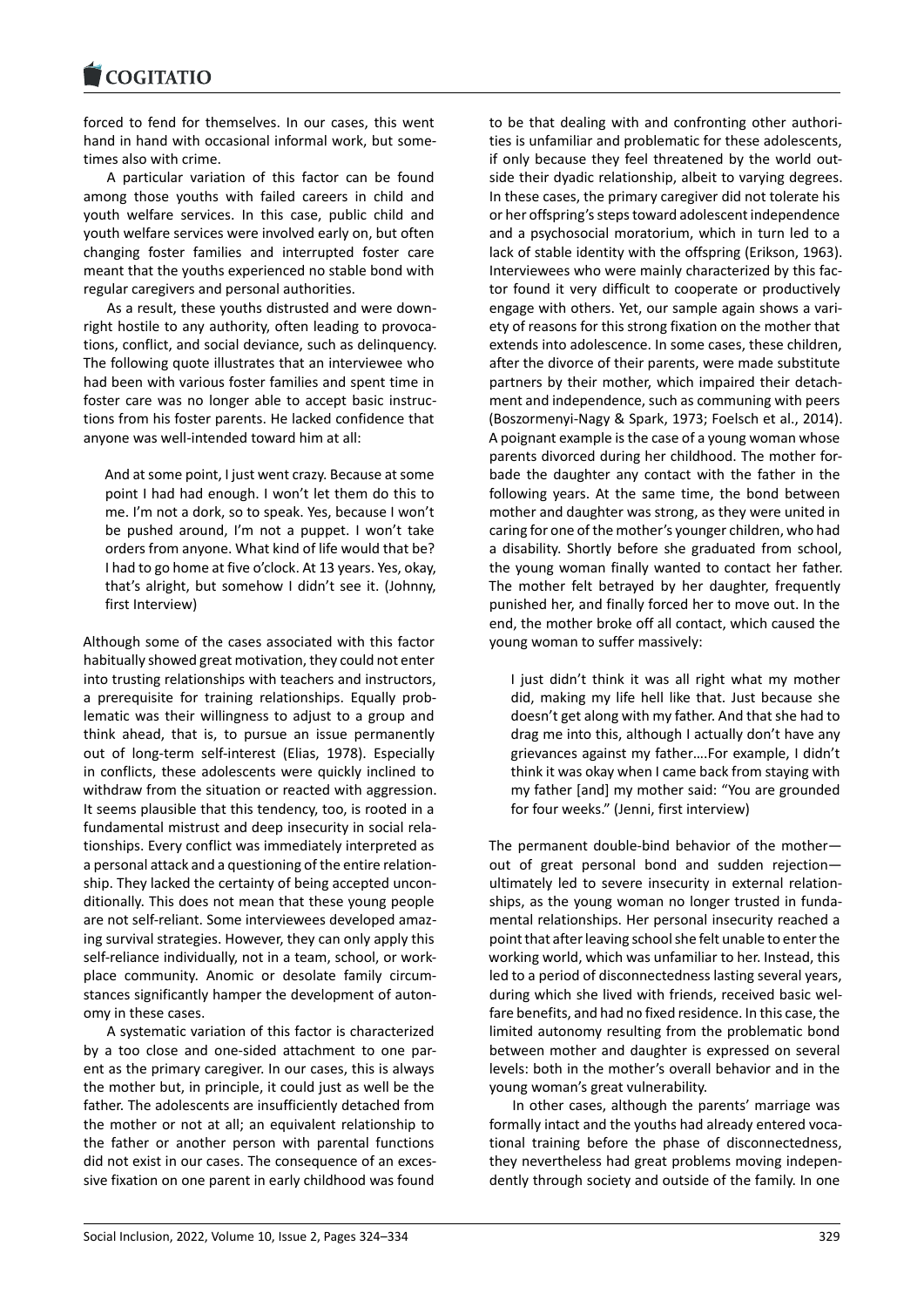#### COQUIATIO

example, the sudden death of both parents resulted in [a prospective univer](https://www.cogitatiopress.com)sity student withdrawing into the parental home for several years and not seeking help from relatives or public institutions. What stands out is that it was not grief for the deceased parents that pro‐ duced this behavior, but the fact that his mother had per‐ sonally and emotionally absorbed him for years, virtually denying the adolescent any engagement with the world outside the mother‐child dyad. Also, during the inter‐ view, the young man was explicitly stressing his strong bond with his mother while at the same time display‐ ing a clear tendency to devaluate his father—concerning both his career achievements as well as his position in the family.

When his mother died, the young man was deprived of his primary caregiver without having developed grad‐ ual autonomy. In this case, again, excessive fixation on one parent made it impossible for the 21‐year‐old young man to cope with his life autonomously:

I was too old to get help and too young to know where to go. (Friedrich, first follow‐up interview)

All cases of this second variant of the factor "dysfunc‐ tional parent–child relationship," which could be traced back to incomplete detachment from the mother as pri‐ mary caregiver, showed lacking confidence in their own abilities, insufficient self‐efficacy expectations (Bandura, 1977) in new or unknown situations, as well as insecurity in dealing with authority figures outside of their families. This lack of autonomy proved to have a strong negative impact on their transition from school to work.

# *4.2. Persistence of Traditionalism*

Among the interviewees which can mainly be charac‐ terized by the factor "persistence of traditionalism," it is hysteresis (Bourdieu, 1984) that results in traditional orientations of the parent generation not transforming into orientations at the habitus level characterized by a higher degree of autonomy in the youths we studied. The factor "traditionalism" refers to a habitus formed especially in immobile milieus or immobile societies (Weber, 1978). Immobile or more traditional habitus here means that individuals try to preserve what they are used to, i.e., to reproduce the status of previous genera‐ tions, but in no way pursue social advancement or try to form a new or own way of life.

Youths with a traditional habitus have robust par‐ ticular orientations (Parsons & Shils, 1951) and try to identify role models that can be imitated to guide their actions. Although they engage with new, unknown situ‐ ations, they make no genuinely individual decisions and fail to develop sufficient coping strategies of their own; instead, they merely look for role models or routines to follow. This habitus does not strive for autonomy, or inde‐ pendently shaping or co‐shaping one's own life, but tries to adapt to given circumstances. This also becomes evi‐ dent in these youths' relationship to the future, which they perceive as a fate they cannot alter. Hence, they do not plan far ahead and live mostly in the present. These individuals do not strive to develop their own values and interests, but mostly want to follow authorities.

Even in modern societies, where autonomy, indepen‐ dence, and self‐reliance have become more and more important, immobile/traditional milieus and traditional habitus formations can persist and be economically successful. Problems arise, however, when technological and organizational progress render this habitus no longer suitable for the working world. The examples for "tradi‐ tionalism" we found showed a clear tendency of trying to live up to the expectations of other reference groups be it the immediate expectations of their parents or milieu‐specific expectations. These youths tended to form no individual interests and life plans, thereby also avoiding the related individual responsibility. In terms of Parsons and Shils' (1951) "pattern variables," we found the structures of particularism, diffuseness, and ascrip‐ tion reflected in their tendency to resort to fate. One striking example is a case from the Turkish migrant milieu. The milieu-specific expectation of the young man was that he, like his father, would quickly take a low‐skilled but well‐paid industrial job after school, earn an income, and marry a girl from his ethnic community, who had already been chosen by his parents:

Well, he [the father] said: "When I was your age, I [had] already started working by the age of 14." That's what he means, you know. And this is why he is so upset because I'm 18 and still not working….I also have German friends [that], when they were 17 or 18, they [were] already planning to move out. But with us, this is different. With us, when my father grows old, I'm the eldest and I have to work and take care of my family. This is how it works with us. (Umut, follow‐up interview)

The adolescent tried with all his might to follow this model, even though this life plan had already failed for his father by then, who had been unemployed for several years. The youth nevertheless stuck to the model, even though the structural conditions for it to succeed no longer existed. He saw no sense in postponing his goals by completing an apprenticeship first, but also did not want to take up a low‐paid job. Hence, he failed in several ways: His transition from school to work and his milieu‐specific life plan failed because the parents of the chosen bride were not prepared to marry their daughter to a man with a low income.

Of course, traditional habitus persists not only in migrant milieus. There were also youths without a migra‐ tion background—in our sample, it was always girls from economically well‐off, skilled laborer milieus who displayed a traditional habitus, which resulted in phases of disconnectedness. This was particularly the case when the interviewed girls grew up in families with a traditional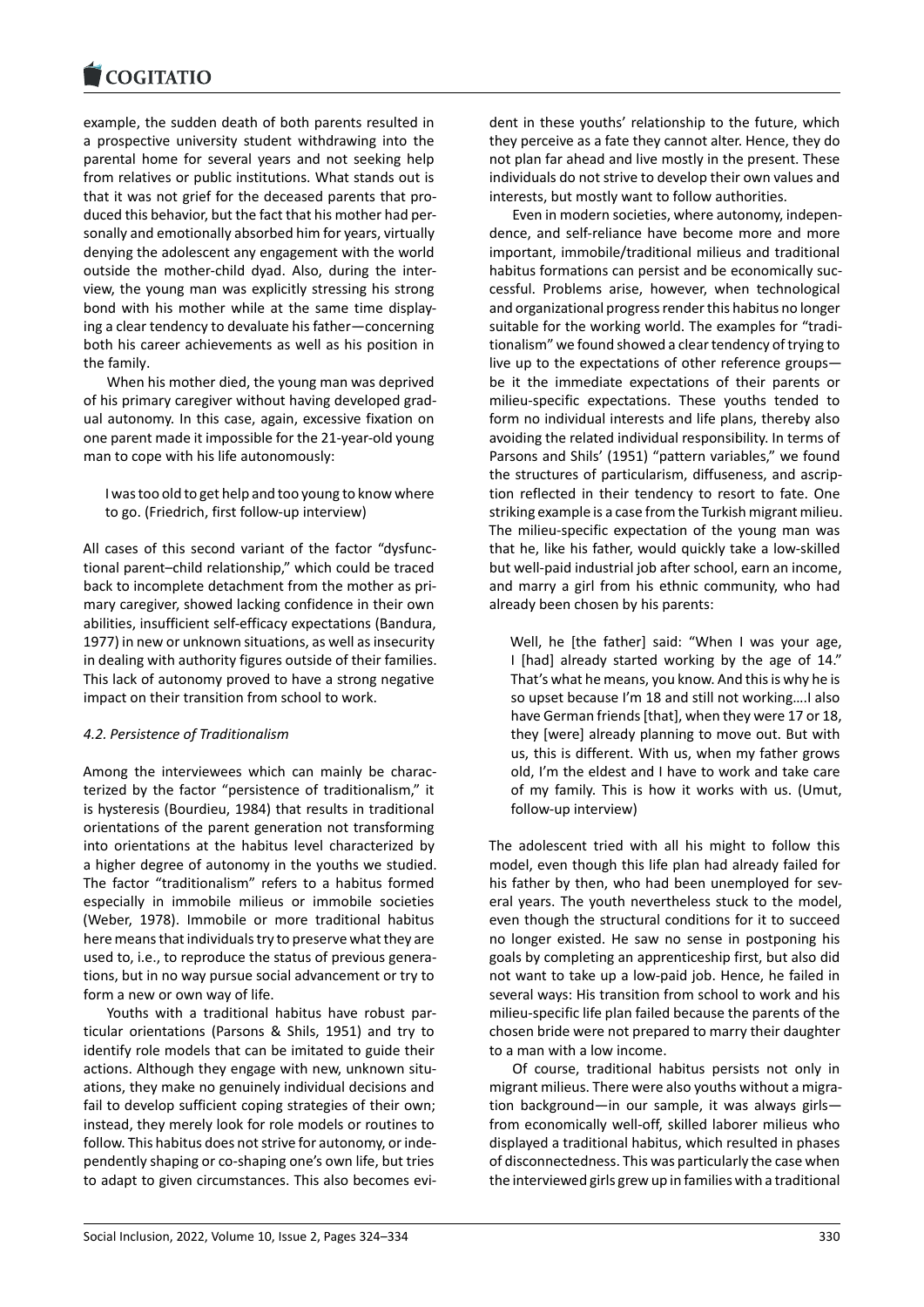#### **COMMITMENT**

distribution of roles, their mothers were no role models [for successful particip](https://www.cogitatiopress.com)ation in the labor market, and their fathers also referred them to the gender‐stereotypical role of housewife and mother. The corresponding inter‐ viewees grew up expecting that after school they would find a man to provide for them and enable them to lead a life as a housewife and mother. Although these cases often stayed in the educational system for a long time, they formed no individual interests or goals:

I was at the employment agency and they said that I should do a year of introductory work, so I did that….And then my mother found out about a school where you can catch up on a middle‐school certifi‐ cate, so I did that….Then I did a year of voluntary social service because my father said: "You have to do something." (Andrea, first interview)

Here the educational system functioned as a "holding pattern" until they achieved their ideal goal of entering into a provider marriage. The young women from our panel who displayed this factor tended to have slightly older partners who already had their own apartment and a job to provide for them. This, they believed, would relieve them of the need to choose their own career and, in some cases, to earn an income beyond a part‐time, low‐skilled job. Contrary to the young women's expecta‐ tions, however, these relationships did not prove to be stable in our sample. One study participant stated that her partner ended the relationship after a while because he no longer wanted to support her. As a result, she left the shared apartment and immediately went back to her parents. The parents willingly took in their daughter, and the father furnished her old children's room. From a soci‐ ological point of view, there was a seamless change from the status of a housewife back to the status of a depen‐ dent daughter, combined with a rapid exchange of per‐ sonal providers. What stands out is that this type of study participant did not perceive this situation as problematic or as reducing their autonomy. As these examples illus‐ trate, youths who are mainly associated with this factor are essentially concerned with fulfilling goals set by oth‐ ers or the lifestyle standards of their milieu. They see work and professional life not as opportunities to shape their own world and circumstances but as a necessity that serves primarily to secure a livelihood.

# **5. Conclusion**

Our main finding is that an insufficient development of autonomy on the habitual level strongly encourages pro‐ cesses of disconnecting, especially in the cases exam‐ ined here which are characterized by a wide-ranging and persistent disconnectedness. Although well‐known factors such as socioeconomic status, migration back‐ ground, or early parenthood are also relevant influences and can be found among the youths we interviewed, we at the same time believe that there are further, under‐ lying factors on the habitual level that strongly affect their efforts in the transition from school to work. More severe cases of disconnectedness might also display deviant behavior such as crime, homelessness, or addic‐ tion as well as specific family constellations (e.g., con‐ flicts surrounding separation/divorce, violence, problem‐ atic parent–child relationships). This is why we also find that a specific way of life and family situation tends to coincide with disconnectedness. To add to these obser‐ vations, we would argue that the processes of discon‐ necting we studied are also deeply related to longer pro‐ cesses of socialization, i.e., subject formation processes, and can also be explained from the perspective of classic socialization theory. In the case of "persistence of tra‐ ditionalism," for example, these are milieu‐specific phe‐ nomena, above all, persisting outmoded orientations at the habitus level, in the sense of hysteresis (Bourdieu, 1984), which block the necessary transformation of indi‐ vidual life practice and the development of autonomy. "Dysfunctional parent–child relationships," at the same time, are defined by an impaired development of iden‐ tity and autonomy (Erikson, 1963). This can lead to very drastic forms of neglect, but also to more subtle forms, such as the excessive and one‐sided attachment of one parent to the adolescent.

Just as our results do not imply that autonomy fully and exclusively explains difficulties in the transition from school to work, it also does not imply that every case of limited autonomy leads to disconnectedness. However, we show that transitioning from school to work does require a certain level of autonomy, which the youths we studied did not achieve due to their socialization. Especially severe cases of disconnectedness can occur when youths avoid the demands that arise after leaving school or fail to cope with them in the long term. The requirement to make autonomous decisions exists at several stages: (a) in the individualized choice of an occupation, in the sense of an internal evaluation of occu‐ pations and an autonomous choice of potential occupations, and (b) in proving oneself in vocational train‐ ing, including mastering the status passage associated with entry into vocational training. Of course, proving oneself in a training relationship requires a successful application. Whether a young person receives a train‐ ing place depends, to a large extent, both on the gen‐ eral economic situation of the region where a person searches and the hiring companies. The latter applies selection mechanisms in which pupils with poor or no qualifications, or other factors typically associated with disconnectedness—such as a migration background are disadvantaged, a criterion that applies to many of our cases. However, the recruitment behavior of companies was not the subject of this study.

In conclusion, our results show the need for a more complex understanding of both the causes and mani‐ festations of these phenomena. This does not preclude further differentiation of our identified factors in future studies. While it might prove difficult to transform our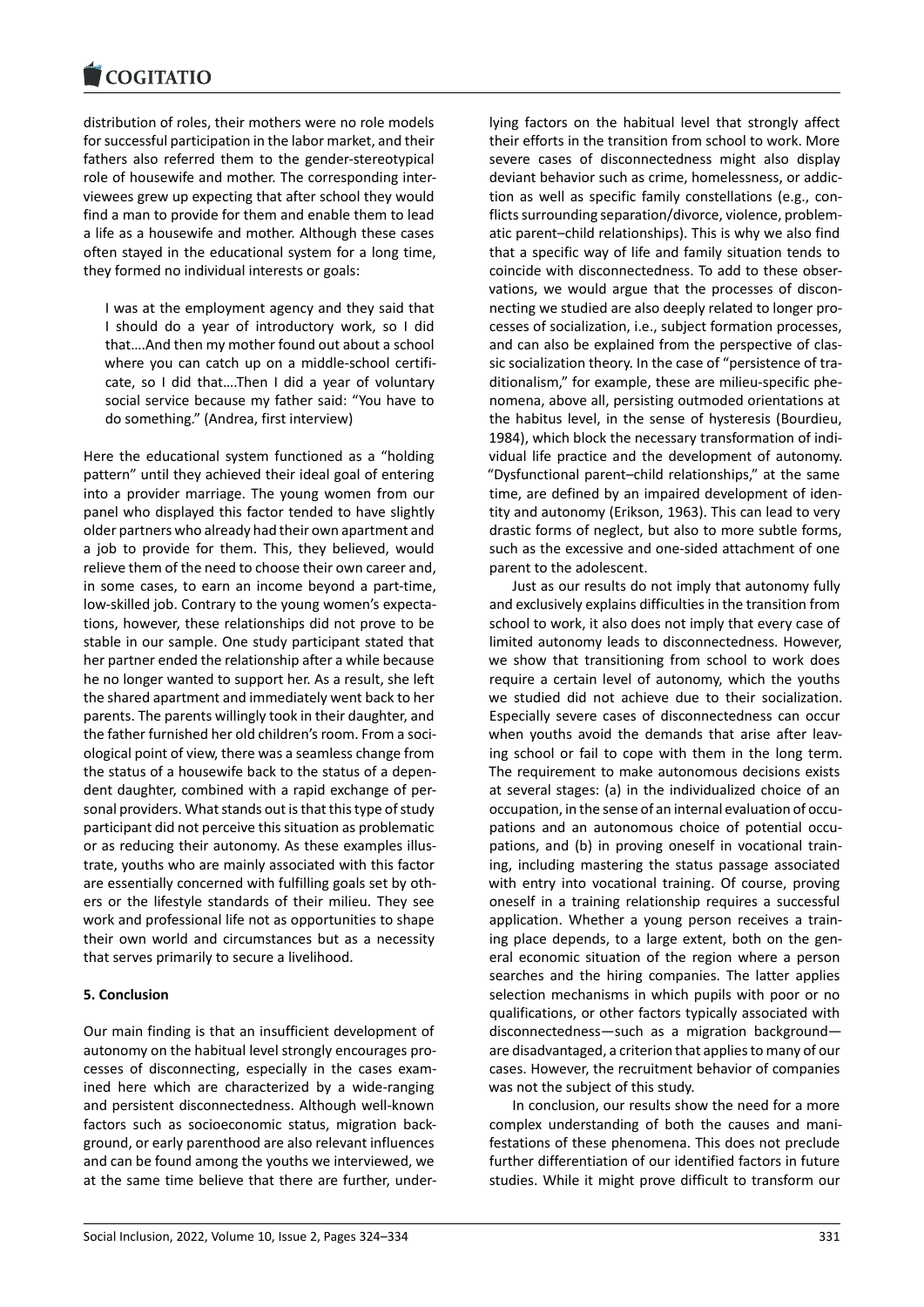#### **LOGITATIO**

qualitative approach and findings into a quantitative [study, we still see two](https://www.cogitatiopress.com) potentially promising areas for fur‐ ther research based on our results. Firstly, it might be interesting to more closely study factors positively con‐ tributing to a process of re‐connecting, thus reversing the tendencies outlined in this article. Secondly, espe‐ cially the more milieu‐specific factor of traditionalism could at least partially be particular to the national German context. Thus, research applying a similar quali‐ tative approach to different countries is likely to provide valuable insights into the varying role of milieus and tra‐ ditionalism in different national contexts.

# **Acknowledgments**

The authors would like to thank the three anonymous reviewers as well as the academic editors for provid‐ ing valuable feedback on an initial draft of the article. Acknowledgments are also due to Prof. Stefan Kutzner, who lead the study on disconnected youth on which this article is based, and Dr. Rüdiger Wapler for final proofreading.

# **Conflict of Interests**

The authors declare no conflict of interest.

# **References**

- Acemoglu, D., Aghion, P., Lelarge, C., Van Reenen, J., & Zilibotti, F. (2007). Technology, information, and the decentralization of the firm. *Quarterly Journal of Eco‐ nomics*, *122*, 1759–1799.
- Akister, J., Owens, M., & Goodyer, I. M. (2010). Leaving care and mental health: Outcomes for children in out-of-home care during the transition to adulthood. *Health Research Policy and Systems*, *8*. https:// doi.org/10.1186%2F1478‐4505‐8‐10
- Bandura, A. (1977). Self‐efficacy: Toward a unifying the‐ ory of behavioral change. *Psychological Review*, *84*, 191–215.
- Beck, U. (1992). *[Risk society—Towards a](https://doi.org/10.1186%2F1478-4505-8-10) new m[odernity](https://doi.org/10.1186%2F1478-4505-8-10)*. SAGE.
- Berger, U., & Offe, C. (1984). Das Rationalisierungs‐ dilemma der Angestelltenarbeit [The dilemma of rationalisation in white collar work]. In C. Offe (Ed.), *Arbeitsgesellschaft. Strukturelle Probleme und Zukun‐ ftsperspektiven* [Work society. Structural problems and future perspectives] (pp. 271–290). Campus.
- Boszormenyi‐Nagy, I., & Spark, G. M. (1973). *Invisible loy‐ alties: Reciprocity in intergenerational family therapy*. Harper & Row.
- Bourdieu, P. (1984). *Distinction: A social critique of the judgement of taste*. Routledge.
- Carcillo, S., Fernández, R., Königs, S., & Minea, A. (2015). *NEET youth in the aftermath of the crisis: Chal‐ lenges and policies* (Working Paper No. 164). OECD Publishing.
- Caroleo, F. E., Rocca, A., Mazzocchi, P., & Quin‐ tano, C. (2020). Being NEET in Europe before and after the economic crisis: An analysis of the micro and macro determinants. *Social Indicators Research*, *149*, 991–1024. https://doi.org/10.1007/ s11205‐020‐02270‐6
- Cavalca, G. (2016). Young people in transitions: Condi‐ tions, indicators and policy implications. To NEET or not to NEET? In G. Coppo[la & N. O'Higgins \(Eds.\),](https://doi.org/10.1007/s11205-020-02270-6) *[Youth and the crisis. U](https://doi.org/10.1007/s11205-020-02270-6)nemployment, education and health in Europe* (pp. 272–287). Routledge.
- Duckworth, K., & Schoon, I. (2012). Beating the odds: Exploring the impact of social risk on young people's school-to-work transitions during recession in the UK. *National Institute Economic Review*, *222*. https://doi. org/10.1177%2F002795011222200104
- Elias, N. (1978). *The civilizing process*. Urizen Books. Erikson, E. H. (1963). *Childhood and society*. Norton.
- Eurofound. (2012). *NEETs—Young people no[t in employ‐](https://doi.org/10.1177%2F002795011222200104) [ment, education or training: Characte](https://doi.org/10.1177%2F002795011222200104)ristics, costs and policy responses in Europe*. Publications Office of the European Union.
- Federal Institute for Vocational Education and Training. (2021). *Datenreport zum Berufsbildungsbericht 2020* [Data report for the vocational education report 2020].
- Fischer, W., van Houtte, J. A., Kellenberger, H., Mieck, I., & Vittinghoff, F. (1980). *Handbuch der europäischen Wirtschafts‐ und Sozialgeschichte* [Handbook of the European economic and social history]. Klett‐Cotta.
- Flisi, S., Goglio, V., Meroni, E., & Vera‐Toscano, E. (2015). *School‐to‐work transition of young individuals: What can the ELET and NEET indicators tell us?* (JRC Tech‐ nical Report). Publications Office of the European Union. https://doi.org/10.2788/161168
- Foelsch, P. A., Schlüter‐Müller, S., Odom, A. E., Arena, H. T., Borzutzky, A., & Schmeck, K. (2014). *Adolescent identity treatment. An integrative approach for per‐ sonalit[y pathology.](https://doi.org/10.2788/161168)* Springer.
- Fuchs, P., Gellermann, J. F. C., & Kutzner, S. (2018). *Die Ausbildungsverlierer? Fallstudien zu Entkop‐ plungsprozessen von Jugendlichen beim Übergang in das Erwerbsleben* [The losers of vocational training? Case studies of processes of decoupling of youths in the transition from school to work]. Beltz Juventa.
- Funcke, A., Oberschachtsiek, D., & Giesecke, J. (2010). *Keine Perspektive ohne Ausbildung. Eine Analyse junger Erwachsener ohne Berufsabschluss in West‐ deutschland* [No hope for vocational training. An ana‐ lysis of young adults without vocational qualification in West Germany]. Bertelsmann Stiftung.
- Furlong, A. (2006). Not a very NEET solution: Represent‐ ing problematic labor market transitions among early school‐leavers. *Work, Employment and Society*, *20*(3), 553–569.
- Gerten, E., Beckmann, M., & Bellmann, L. (2019). Control‐ ling working crowds: The impact of digitalization on worker autonomy and monitoring across hierarchical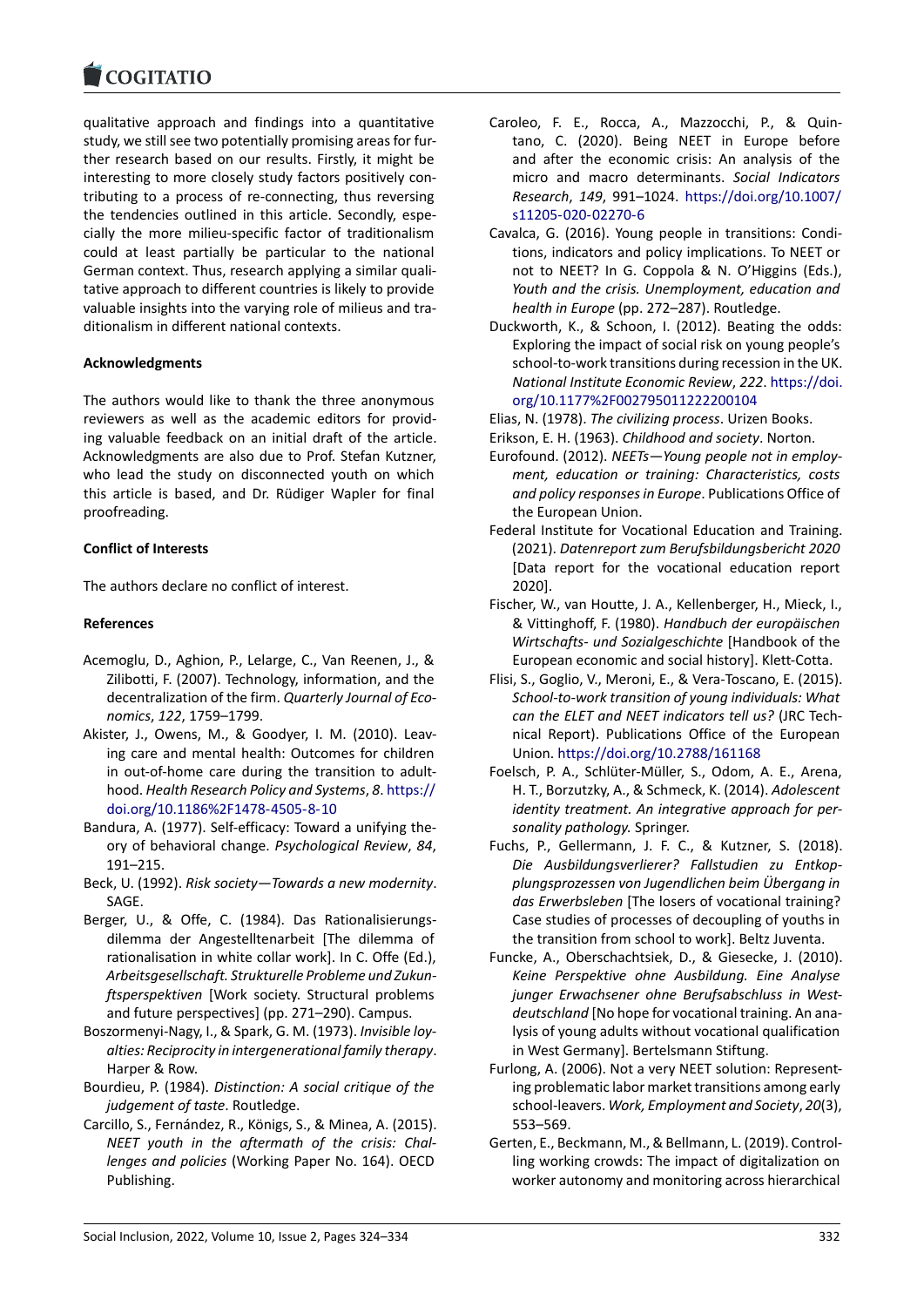#### COQUATIO

levels*. Jahrbücher für Nationalökonomie und Statis‐ tik*, *239*(3), 441–481.

- [Giddens, A. \(1991\).](https://www.cogitatiopress.com) *Modernity and self‐identity. Self and society in the late modern age*. Polity Press.
- Glaser, B., & Strauss, A. (1971). *Status passage*. Aldine.
- Keita, S., & Valette, J. (2020). *Arbeitsmarktdiskrim‐ inierung: Zugewanderte, denen man weniger ver‐ traut, bleiben länger arbeitslos* [Labor market dis‐ crimination: Migrants who are trusted less, stay unemployed for a longer time] (Brief No. 10/2020). IAB.
- Kevelson, M., Marconi, G., Millett, C., & Zhelyazkova, N. (2020). College educated yet disconnected: Explor‐ ing disconnection from education and employment in OECD countries, with a comparative focus on the US. *ETS Research Report Series*, *1*. https://doi.org/ 10.1002/ets2.12305
- Kindleberger, C. (1974). The rise of free trade in Western Europe, 1820–1875. *The Journal of Economic History*, *35*(1), 20–55.
- Kn[owles, L. \(2006\).](https://doi.org/10.1002/ets2.12305) *Economic develop[ment in the nine‐](https://doi.org/10.1002/ets2.12305) teenth century: France, Germany, Russia and the United States.* Routledge. (Original work published 1932)
- Maiwald, K.‐O. (2005). Competence and practice: Sequential analysis in German sociology. *Forum: Qualitative Social Research*, *6*(3). https://doi.org/ 10.17169/fqs‐6.3.21
- Millett, C. M., & Kevelson, M. J. C. (2018). Doesn't get better with age: Predicting millennials' disconnection (Research Report No. RR‐18‐42). Ed[ucational Testing](https://doi.org/10.17169/fqs-6.3.21) Service. [https://doi.o](https://doi.org/10.17169/fqs-6.3.21)rg/10.1002/ets2.12219
- Mögling, T., Tillmann, F., & Reißig, B. (2015). *Entkop‐ pelt vom System. Jugendliche am Übergang ins junge Erwachsenenalter und Herausforderungen für Jugendhilfestrukturen* [\[Disconnected from](https://doi.org/10.1002/ets2.12219) the sys‐ tem. Youth transitioning into early adolescence and challenges for the structures of youth welfare]. Deutsches Jugendinstitut.
- Oevermann, U. (1993a). Struktureigenschaften supervi‐ sorischer Praxis [Strucutral traits of supervisory prac‐ tices]. In B. Bardé & D. Mattke (Eds.), *Therapeutische Teams. Theorie—Empirie—Klinik* [Therapeutic teams. Theory—Empiricism—Clinic] (pp. 141–269). Vanden‐ hoeck & Ruprecht.
- Oevermann, U. (1993b). Die objektive Hermeneutik als unverzichtbare methodologische Grundlage für die Analyse von Subjektivität: Zugleich eine Kritik der Tiefenhermeneutik [Objective hermeneutics as an indispensable foundation for the analysis of sub‐

### **About the Authors**



**Jan F. C. Gellermann** (Dr.) studied social work, majoring in planning and evaluation of social services and counselling at the University of Siegen. He wor[ked as a lecturer and researcher in projects on](https://doi.org/10.1080/13676260600805671) training for unemployment migrants, marriage and family migration, and psychosocial and vocational development of "disconnected youths." In 2017, he received a doctoral degree in sociology from the University of Siegen. Since 2017, he is a senior researcher at the Institute for Employment Research (IAB), the research institute of the German Federal Employment Agency.

jectivity: At the same time a criticism of in‐depth hermeneutics]. In T. Jung & S. Müller-Dohm (Eds.), "Wirklichkeit" im Deutungsprozess: Verstehen und Methoden in den Kultur‐ und Sozialwissenschaften ["Reality" in the process of interpretation: Under‐ standing and methods in cultural and social sciences] (pp. 106–189). Suhrkamp.

- Oevermann, U. (2004). Sozialisation als Prozess der Krisenbewältigung [Socialisation as process of crisis management]. In D. Geulen & H. Veith (Eds.), *Soziali‐ sationstheorie interdisziplinär: Aktuelle Perspektiven* [Interdisciplinary theories of socialisation: Current perspectives] (pp. 155—182). Lucius u. Lucius.
- Oevermann, U. (2009). Biographie, Krisenbewältigung und Bewährung [Biography, crisis management and proving oneself]. In S. Bartmann, A. Fehlhaber, S. Kirsch, & Wiebke Lohfeld (Eds.), "*Natürlich stört das Leben ständig": Perspektiven auf Entwicklung und Erziehung* ["Of course life is disturbing all the time": Perspectives on development and education] (pp. 35–55). Verlag für Sozialwissenschaften.
- Parsons, T., & Shils, E. A. (1951). (Eds.). *Toward a general theory of action.* Harvard University Press.
- Rajan, R. G., & Wulf, J. (2006). The flattening firm: Evi‐ dence from panel data on the changing nature of cor‐ porate hierarchies. *Review of Economics and Statis‐ tics*, *88*, 759–773.
- Rosenthal, G. (2018). *Interpretive social research. An introduction*. Göttingen University Press.
- Ross, M., & Svajlenka, N. P. (2016). *Employment and dis‐ connection among teens and young adults: The role of place, race, and education*. Brookings Institution.
- Scarpetta, S., Sonnet, A., & Manfredi, T. (2010). *Rising youth unemployment during the crisis: How to pre‐ vent negative long‐term consequences on a genera‐ tion?* (Working Paper No. 106). OECD Publishing.
- Social Exclusion Unit. (1999). *Bridging the gap*. HMSO.
- Weber, M. (1978). *Economy and society.* University of Cal‐ ifornia Press.
- Wischmann, S., & Hartmann, E. (2018). Prognostizierte Veränderungen der gestaltbaren Arbeitssystemdi‐ mensionen [Forecast of changes of malleable dimen‐ sions of work systems]. In S. Wischmann & E. Hart‐ mann (Eds.), *Zukunft der Arbeit—Eine praxisnahe Betrachtung* [The future of work—A practical per‐ spective] (pp. 9–31). Springer.
- Yates, S., & Payne, M. (2006). Not so NEET? A critique of the use of "NEET" in setting targets for interven‐ tions with young people. *Journal of Youth Studies*, *9*(3). https://doi.org/10.1080/13676260600805671